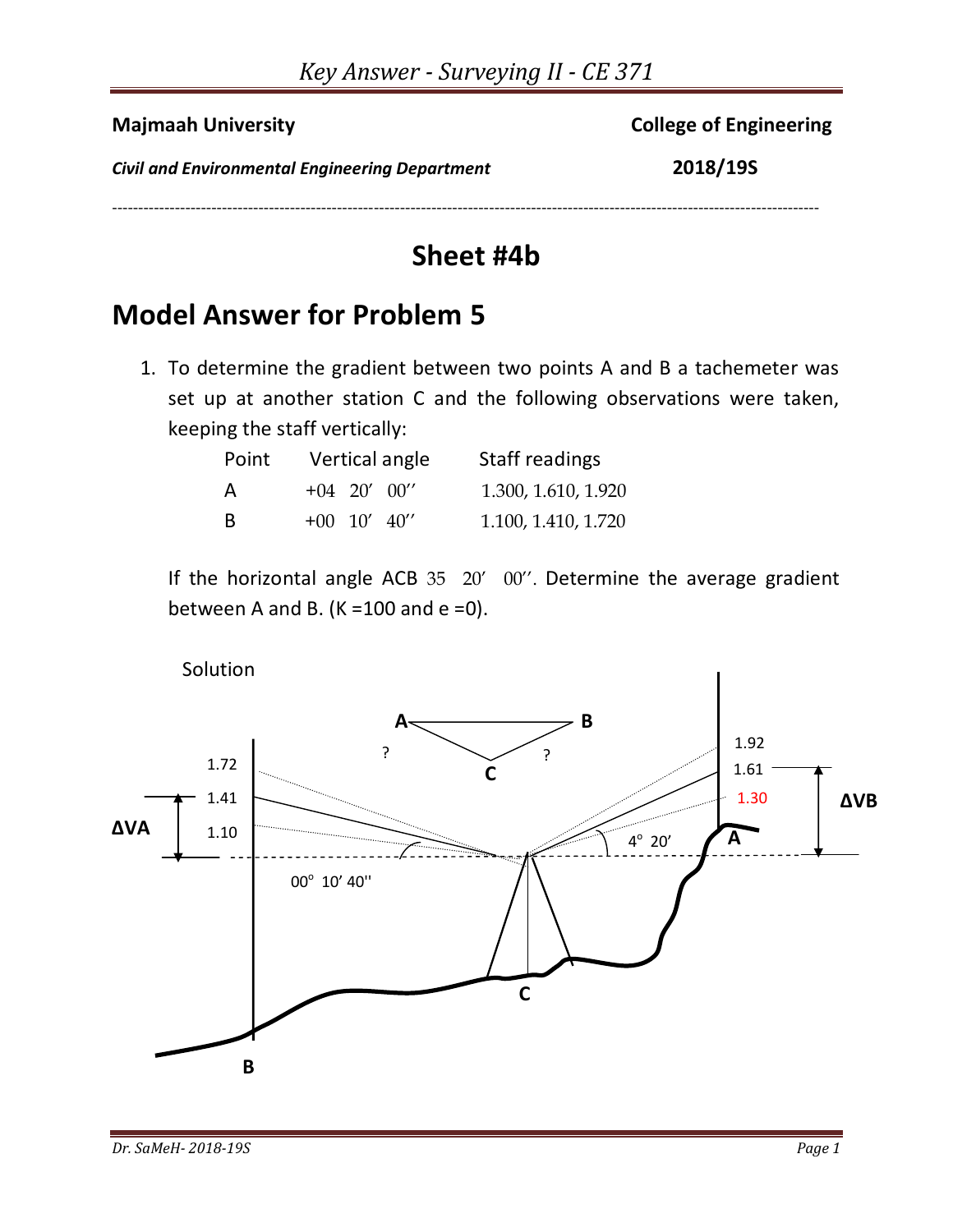Assume that the tacheometric constant is *K* and the additional constant is *e*

Horizontal distance  $H_{CB} = K R \cos^2(a_1) + e \cos(a_1)$ 

Observing to point A  $R = -u$  $R = 1.92 - 1.30 = 0.62$  m

Observing to point B  $R = -u-l$  $R = 1.72 - 1.10 = 0.62$  m

*cos (a1) = cos 04<sup>o</sup> 20' = ….. cos (a2) = cos 00 <sup>o</sup> 10' 40'' = ….*

Horizontal distance  $H_{CB} = K R \cos^2(a_1) + e \cos(a_1)$ *HCB = 0.62 x (………) <sup>2</sup> K + 0 …………………………(1)*

Horizontal distance  $H_{AC} = K R \cos^2(a2) + e \cos(a2)$  $H_{AB} = 0.62 \times ($ …………)<sup>2</sup> K + 0 …………………………………(2)

$$
\Delta V_{\text{B}} = H_{\text{CB}} \tan \left( 04^{\circ} \ 20^{\prime} \ \right)
$$

 $\Delta$ V<sub>A</sub> = H<sub>CA</sub> tan ( $00^{\circ}$   $10'$   $40'$ <sup>'</sup>)

 $Elev_B = Elev_C + \text{hi}_C + V_B - r_B$ 

 $Elev_A = Elev_C + \text{hi}_C + V_A - r_A$ 

**Difference in elevation between B and**  $A = Elev_B - Elev_A$ 

**Difference in elevation between B and A = Solve the above equations**